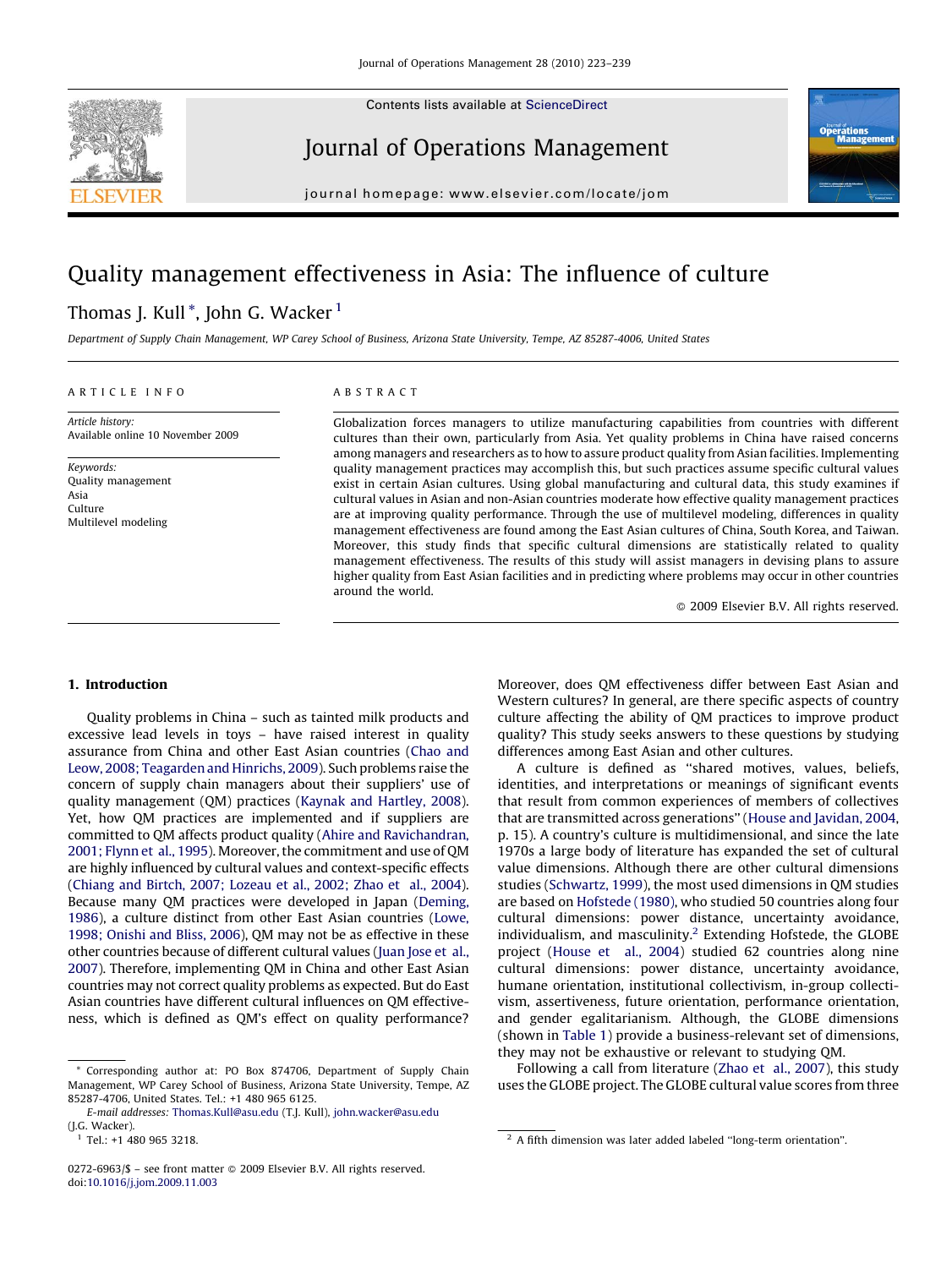<span id="page-1-0"></span>

| . |                                                       |  |  |
|---|-------------------------------------------------------|--|--|
|   | GLOBE dimensions included in the study <sup>a</sup> . |  |  |

| Cultural Dimension              | Description                                                                                                                                    |
|---------------------------------|------------------------------------------------------------------------------------------------------------------------------------------------|
| Future Orientation (FO)         | The extent to which individuals engage in future-oriented behaviors such as delaying gratification, planning, and<br>investing in the future   |
| Institutional Collectivism (IC) | The degree to which a collective's institutional practices encourage and reward collective distribution of resources<br>and collective action. |
| Humane Orientation (HO)         | The degree to which a collective encourages and rewards individuals for being fair, altruistic, generous, caring, and<br>kind to others.       |
| Uncertainty Avoidance (UA)      | The extent to which a collective relies on social norms, rules, and procedures to alleviate unpredictability of future events.                 |
| Assertiveness (AS)              | The degree to which individuals are assertive, confrontational, and aggressive in their relationships with others                              |
| Power Distance (PD)             | The degree to which members of a collective expect power to be stratified and concentrated at higher levels.                                   |
| In-Group Collectivism (GC)      | The degree to which individuals express pride, loyalty, and cohesiveness in their organizations or families                                    |
| Performance Orientation (PO)    | The degree to which a collective encourages and rewards group members for performance improvement and excellence                               |

<sup>a</sup> The one dimension not included in this study is Gender Egalitarianism (i.e. the degree to which a collective minimizes gender inequality) because QM does not specify gender roles and is not affected by gender [\(Aksu, 2003](#page--1-0)).

closely related East Asian countries – China, Korea and Taiwan – as well as non-Asian countries are used to examine which cultural dimensions impact QM effectiveness. Thus, this study tests whether the GLOBE dimensions predict QM effectiveness. Most likely, not all cultural dimensions affect QM. Finding a narrower set of relevant cultural dimensions will enable managers to (1) predict what countries are culturally amenable to QM; (2) focus on fewer dimensions when selecting suppliers; and (3) concentrate efforts on a specific dimension to improve how QM is implemented and used. By knowing which GLOBE dimensions influence QM effectiveness, managers can improve the product quality received from their East Asian facilities and suppliers.

This study uses a culture-as-moderator perspective ([Gelfand et](#page--1-0) [al., 2007](#page--1-0)) that has not been statistically investigated for QM practices, but has explained the effectiveness of other management practices in Asia and elsewhere ([Elenkov and Manev, 2005;](#page--1-0) [McDermott and Stock, 1999; Newman and Nollen, 1996; Yang et](#page--1-0) [al., 2007](#page--1-0)). At first, it may seem that cultural values cause quality practices to be adopted. However, there are some shortcomings to this viewpoint. Company management may invest in quality programs as part of a strategic plan [\(Sousa and Voss, 2001](#page--1-0)). Quality practices, like six-sigma, may be adopted because of a management fad [\(Shah et al., 2008\)](#page--1-0). And, contractual requirements may stipulate that specific quality practices, such as ISO 9000, be implemented ([Sroufe and Curkovic, 2008\)](#page--1-0). For these reasons, QM practices will be adopted to satisfy institutional requirements ([Boiral, 2003; Dimaggio and Powell, 1983](#page--1-0)) but may be ineffective at delivering quality performance [\(Choi and Eboch, 1998](#page--1-0)). A moderation perspective recognizes there are non-cultural reasons for QM adoption, while also recognizing that certain cultural traits help organizations coordinate quality efforts more effectively ([Flynn and Saladin, 2006\)](#page--1-0). Therefore, this paper differs from past research by viewing country culture as influencing how QM is implemented and used, and thereby moderating the relationship between QM and quality performance.

Some culture literature suggests there are two manifestations of culture: values and behaviors<sup>3</sup> ([Hitlin and Piliavin, 2004; Segall](#page--1-0) [et al., 1998](#page--1-0)). Cultural values differ from cultural behaviors because cultural values are what a society feels is important and what should be ([Rokeach, 1973\)](#page--1-0), while cultural behaviors are a society's observable practices and activities ([House and Javidan, 2004\)](#page--1-0). The QM literature suggests that cultural values are more important to consider than behaviors because values drive attitudes and behaviors [\(Detert et al., 2000\)](#page--1-0). In fact, [Detert et al. \(2003\)](#page--1-0) found specific cultural values to underlie QM, referring to these as QM values. These authors state that when an organization's cultural values are incongruent with QM values, then quality initiatives will not be as successful. Although [Detert et al. \(2000\)](#page--1-0) focuses on organizational culture, country culture strongly affects organizational culture ([House et al., 2004](#page--1-0)). Because of the importance of cultural values, this study uses the congruence between GLOBE's country cultural value dimensions and Detert et al.'s QM values to predict QM effectiveness in the East Asian countries of China, Korea, and Taiwan. These East Asian cultures are affected by their historical roots from the teaching and works of Confucius. Because the GLOBE study refers to these countries as ''Confucian Asian'' countries [\(Gupta and Hanges, 2004\)](#page--1-0), such terminology is used in this paper.

Put succinctly, this study views country cultural as primarily influencing how QM practices are implemented and used, not if they are used. Although a Confucian Asian firm may have significantly invested in QM, these practices may not be effective because of the moderating cultural values. The remainder of the paper is organized as follows: (1) It hypothesizes the general benefit of QM and then compares GLOBE dimensions to QM values to hypothesize cultural moderating effects. (2) It uses the GLOBE scores of China, Korea, and Taiwan to hypothesize differences among Confucian Asian cultures and Western culture. (3) It presents a description of the sample and statistical model. (4) It discusses the results along with managerial implications.

#### 2. Literature and hypothesis development

This section presents each hypothesis while reviewing the relevant literature, beginning with the expected overall impact of QM. It then focuses on the specific cultural interactions with QM. Fig. 1 presents the overall model, with the extent of investment in QM practices directly influencing competitive product quality performance. In between are the Confucian Asian countries and the cultural dimensions. The cultural dimensions moderate how quality practices affect quality performance—that is, they moderate QM effectiveness. The graphical representation in Fig. 1 follows



Fig. 1. Research framework.

<sup>&</sup>lt;sup>3</sup> The GLOBE study refers to behaviors as "practices." Because this study makes frequent reference to ''QM practices'' the term cultural ''behaviors'' are used.